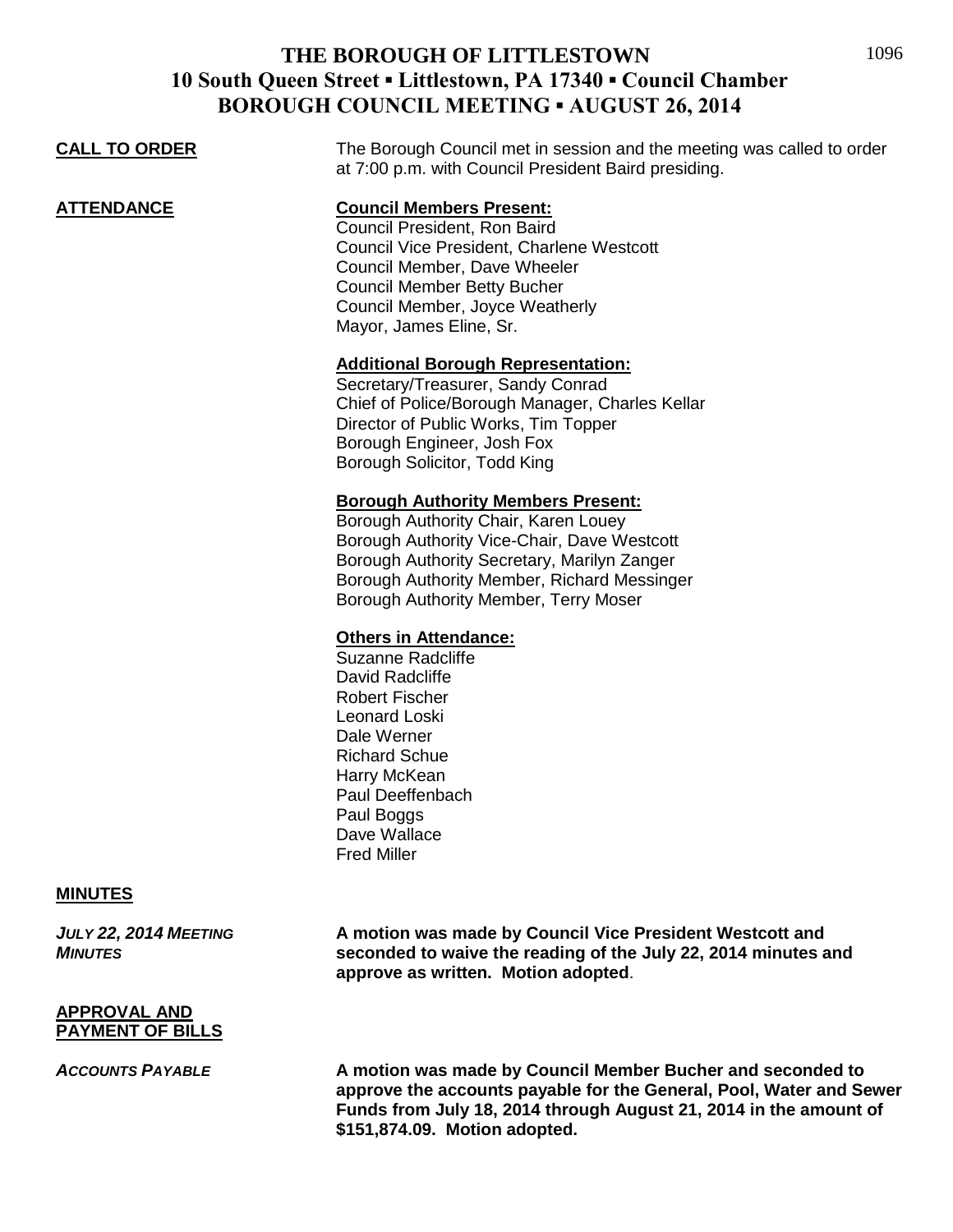1097

| <b>PAYROLL</b>                      | A motion was made by Council Member Bucher and seconded to<br>approve the payroll from July 18, 2014 through August 21, 2014 in the<br>amount of \$135,545.61. Motion adopted.                                                                                                                                                                                                                                                                                                                                                                                        |
|-------------------------------------|-----------------------------------------------------------------------------------------------------------------------------------------------------------------------------------------------------------------------------------------------------------------------------------------------------------------------------------------------------------------------------------------------------------------------------------------------------------------------------------------------------------------------------------------------------------------------|
| <b>REVENUE &amp; EXPENSE REPORT</b> | A motion was made by Council Member Bucher and seconded to<br>approve the Revenue and Expense report for July. Motion adopted.                                                                                                                                                                                                                                                                                                                                                                                                                                        |
| <b>NEW BUSINESS</b>                 |                                                                                                                                                                                                                                                                                                                                                                                                                                                                                                                                                                       |
| <b>REQUEST FROM BETTY BUCHER</b>    | Ms. Betty Bucher spoke in regards to the Fire Company tearing down the<br>old school building to build a new fire company. Her fear is that if the<br>building is torn down then what kind of history will the town be leaving for<br>future generations. Ms. Bucher is not against the Fire Company getting a<br>new building but she would like them to reconsider tearing down the old<br>school house and instead remodel the building so it can accommodate<br>space for the Fire Company and a community center, as it once was for<br>our local organizations. |
| <b>RECESS</b>                       | Council President Baird recessed the meeting of the Littlestown Borough<br>Council at 7:15pm for the meeting of the Borough Authority.                                                                                                                                                                                                                                                                                                                                                                                                                                |
| <b>BOROUGH AUTHORITY</b>            | The Borough Authority met in session and the meeting was called to order<br>at 7:18 p.m. with Borough Authority Chair, Louey presiding.                                                                                                                                                                                                                                                                                                                                                                                                                               |
| <b>PAYMENT NO. 19 - TAH</b>         | A motion was made by Borough Authority Vice-Chair Westcott and<br>seconded to approve Payment Application No. 19 for contract 12-1<br>for an additional sum of \$50,727.88. Motion adopted.                                                                                                                                                                                                                                                                                                                                                                           |
| <b>PAYMENT NO. 16 - SWAM</b>        | A motion was made by Borough Authority Vice-Chair Westcott and<br>seconded to approve Payment Application No. 16 for contract 12-2<br>for an additional sum of \$24,052.00. Motion adopted.                                                                                                                                                                                                                                                                                                                                                                           |
| <b>FINAL PAYMENT - DAVIDSON</b>     | A motion was made by Borough Authority Vice-Chair Westcott and<br>seconded to approve Application for Final Payment for contract 12-3<br>for an additional sum of \$32,716.11. Motion adopted.                                                                                                                                                                                                                                                                                                                                                                        |
| <b>CHANGE ORDER NO.6 - SWAM</b>     | A motion was made by Borough Authority Vice-Chair Westcott and<br>seconded to approve Change Order No. 6 to SWAM, for contract 12-2<br>for an increase to the contract in the amount of \$478.17. Motion<br>adopted.                                                                                                                                                                                                                                                                                                                                                  |
| <b>BOB FISCHER</b>                  | Mr. Bob Fischer, a developer was inquiring to the status of the moratorium<br>and when he may be able to start building. He has started a well however<br>he does not want to proceed due to the costs involved if the moratorium is<br>not going to be lifted anytime soon.                                                                                                                                                                                                                                                                                          |
|                                     | Borough Engineer, Josh Fox stated that there is a one year testing<br>required by DEP to make sure that the plant is operating as it was<br>designed to operate, however the Borough and the Authority is not subject<br>to follow that time line when it comes to lifting the moratorium.                                                                                                                                                                                                                                                                            |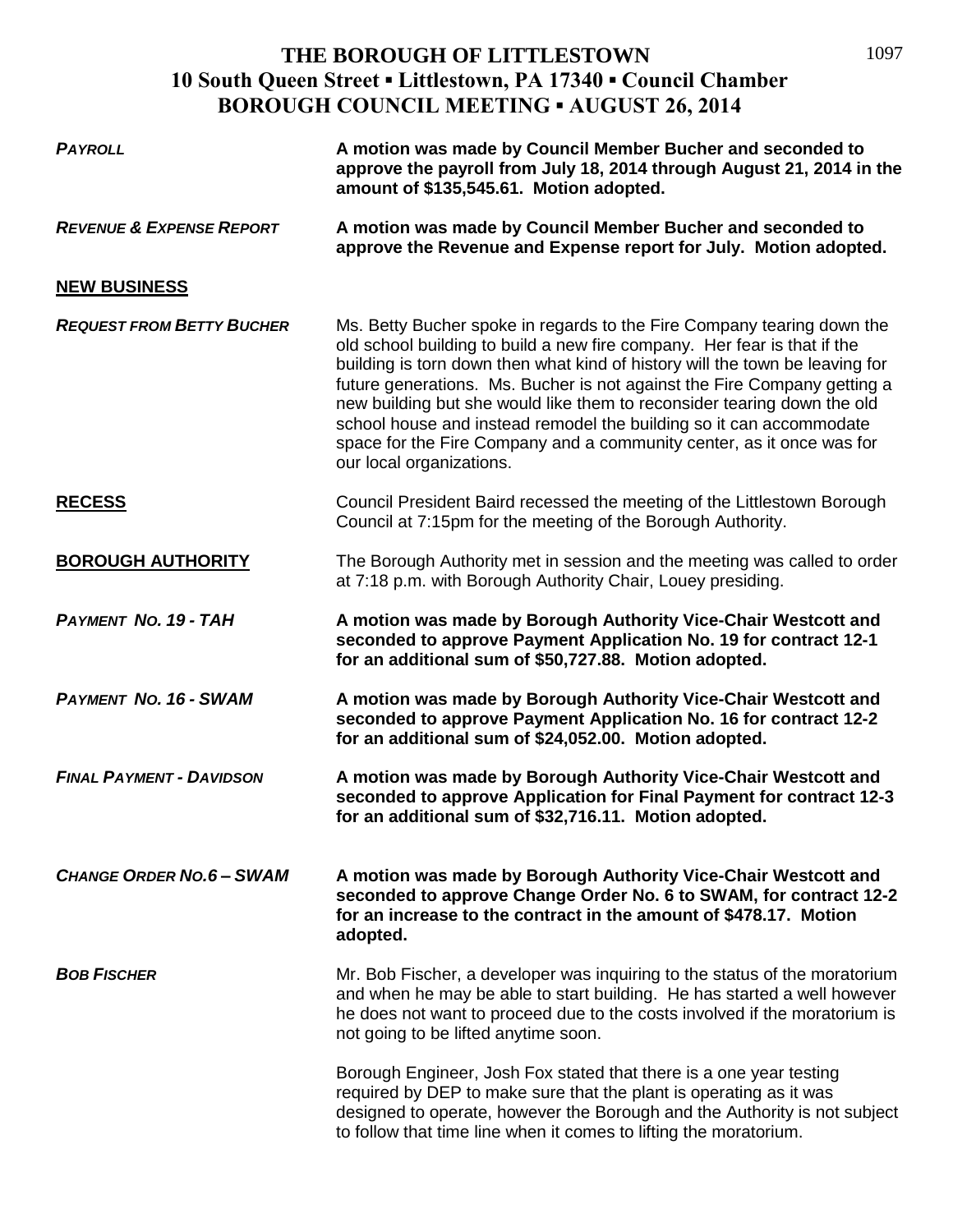|                                                           | Borough Authority Chair, Louey stated that she is not speaking for the<br>whole Authority however she feels that an 8.5 million dollar upgrade to the<br>plant should have at least a one year period of running before the<br>moratorium is lifted. She does not want to risk lifting the moratorium to<br>soon without knowing that the upgrades to the plant can handle and do<br>what is was designed to do. |
|-----------------------------------------------------------|------------------------------------------------------------------------------------------------------------------------------------------------------------------------------------------------------------------------------------------------------------------------------------------------------------------------------------------------------------------------------------------------------------------|
|                                                           | Mr. Fischer was informed that the moratorium may not be lifted until a year<br>of testing has been performed.                                                                                                                                                                                                                                                                                                    |
| <b>ADJOURN</b>                                            | Borough Authority Vice-Chair Westcott made a motion to adjourn the<br>meeting of the Littlestown Borough Authority. Motion adopted.                                                                                                                                                                                                                                                                              |
|                                                           | The meeting of the Littlestown Borough Authority was adjourned at<br>7:38pm.                                                                                                                                                                                                                                                                                                                                     |
| <b>RECONVENE</b>                                          | The meeting of the Littlestown Borough Council was reconvened at<br>7:38pm.                                                                                                                                                                                                                                                                                                                                      |
| <b>NEW BUSINESS (Cont'd)</b>                              |                                                                                                                                                                                                                                                                                                                                                                                                                  |
|                                                           | A motion was made by Council Member Bucher and seconded to<br>approve the following:                                                                                                                                                                                                                                                                                                                             |
| <b>PAYMENT NO. 19 - TAH</b>                               | Payment Application No. 19 for contract 12-1 for an additional<br>sum of \$50,727.88;                                                                                                                                                                                                                                                                                                                            |
| <b>PAYMENT NO. 16 - SWAM</b>                              | Payment Application No. 16 for contract 12-2 for an additional<br>sum of \$24,052.00                                                                                                                                                                                                                                                                                                                             |
| <b>FINAL PAYMENT - DAVIDSON</b>                           | Application for Final Payment for contract 12-3 for an<br>additional sum of \$32,716.11; and                                                                                                                                                                                                                                                                                                                     |
| <b>CHANGE ORDER NO.6 - SWAM</b>                           | Change Order No. 6 to SWAM, for contract 12-2 for an increase<br>to the contract in the amount of \$478.17                                                                                                                                                                                                                                                                                                       |
|                                                           | <b>Motion Adopted.</b>                                                                                                                                                                                                                                                                                                                                                                                           |
| <b>UNFINISHED BUSINESS</b>                                |                                                                                                                                                                                                                                                                                                                                                                                                                  |
| <b>COLONIAL COURT-LOT 27</b>                              | This item was postponed until the next meeting due to a restriction on the<br>deed in regards to the lot being designated for Recreation use. The<br>Borough Solicitor will review the matter to make sure that if the lot can be<br>sold and if the buyers would be able to purchase title insurance.                                                                                                           |
| <b>REQUEST FROM DON LOVELL</b><br><b>WATER/SEWER BILL</b> | A motion was made by Council Vice President Westcott and<br>seconded to deny the request from Don Lovell to reduce his<br>water/sewer bill. Motion adopted.                                                                                                                                                                                                                                                      |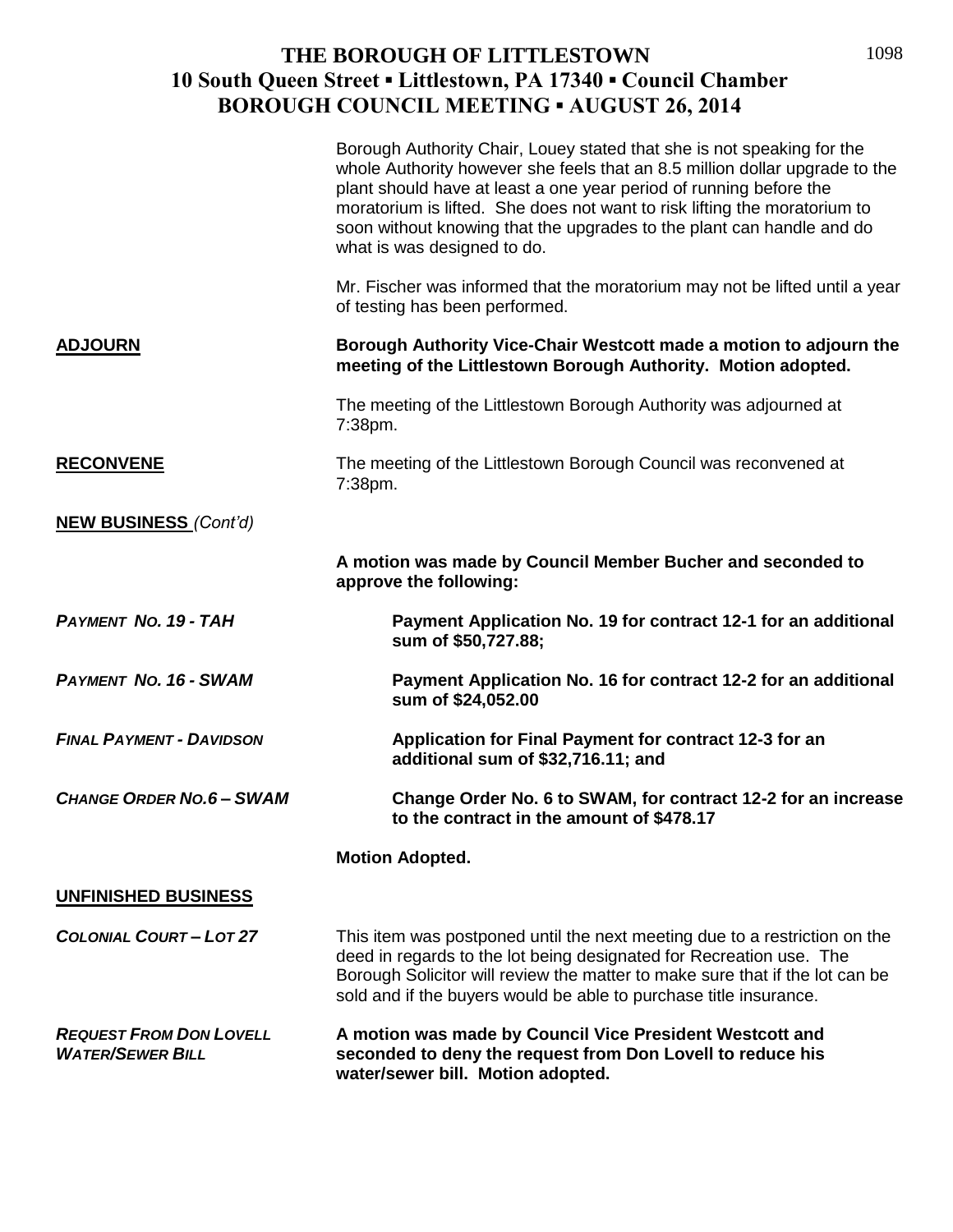#### **REPORTS**

| <b>BOROUGH SOLICITOR</b>                                   |                                                                                                                                                                                                                                                                                                                                                                                                                                                                                                                                                                                                                                                                                           |
|------------------------------------------------------------|-------------------------------------------------------------------------------------------------------------------------------------------------------------------------------------------------------------------------------------------------------------------------------------------------------------------------------------------------------------------------------------------------------------------------------------------------------------------------------------------------------------------------------------------------------------------------------------------------------------------------------------------------------------------------------------------|
| <b>DONALD SMITH PROPERTY</b>                               | A motion was made by Council Member Moser and seconded to<br>direct the Borough Solicitor and Borough Engineer to proceed with a<br>cost estimate for the Donald Smith Property located at Ocker Avenue<br>extended. Council President Baird stated that this was a non-agenda<br>item and asked from public comment. Vote 5-1 Motion adopted with<br>Council Member Wheeler casting the vote in opposition.                                                                                                                                                                                                                                                                              |
| <b>REPORTS OF BOARDS</b>                                   |                                                                                                                                                                                                                                                                                                                                                                                                                                                                                                                                                                                                                                                                                           |
| <b>PLANNING COMMISSION</b><br><b>5 S QUEEN ST BUSINESS</b> | A motion was made by Council Vice President Westcott and<br>seconded to approve the recommendation from the Planning<br><b>Commission to allow Gateau Monique Bakery to open at 5 South</b><br>Queen Street. Council President Baird stated that this was a non-agenda<br>item and asked from public comment. Motion adopted.                                                                                                                                                                                                                                                                                                                                                             |
| <b>6 E KING ST BUSINESS</b>                                | A motion was made by Council Vice President Westcott and<br>seconded to approve the recommendation from the Planning<br>Commission to allow 1 <sup>st</sup> Choice Computer Solutions to open at 6<br>East King Street. Council President Baird stated that this was a non-<br>agenda item and asked from public comment. Motion adopted.                                                                                                                                                                                                                                                                                                                                                 |
| <b>410 N QUEEN ST BUSINESS</b>                             | A Dollar General Store would like to open at 410 N. Queen Street, the old<br>Wogans building. The Planning Commission had tabled any review until a<br>site plan could be presented to the Planning Commission. The question<br>arose as to why any of the businesses needed to go before the Planning<br>Commission for approval. Borough Solicitor Todd King had stated that if<br>the business falls within the Borough Code and Zoning then the Zoning<br>Officer can issue the required permits. If there are issues or there it is a<br>Land Subdivision Plan then it would either go to the Planning Commission<br>or Zoning depending what the issue(s) are with the application. |
|                                                            | The Zoning Officer was asked why he took it to the Planning Commission<br>and he replied that is how it has always been done but if the Solicitor gives<br>says to do it others wise then he will.                                                                                                                                                                                                                                                                                                                                                                                                                                                                                        |
|                                                            | Council agreed that these businesses should not have to play the waiting<br>game and if there are no issues with the submitted application and the<br>business conforms to all of the Borough Codes and Zoning then there is<br>no reason why the Zoning Officer should not be issuing the required<br>permits. Council agreed that the change needed to be made to allow<br>these businesses to get what they need to open in a more timely fashion.                                                                                                                                                                                                                                     |
| <b>RECESS</b>                                              | Council President Baird recessed the meeting of the Littlestown Borough<br>Council for an executive session to discuss potential litigation.                                                                                                                                                                                                                                                                                                                                                                                                                                                                                                                                              |
|                                                            | The meeting was recessed at 8:42pm.                                                                                                                                                                                                                                                                                                                                                                                                                                                                                                                                                                                                                                                       |